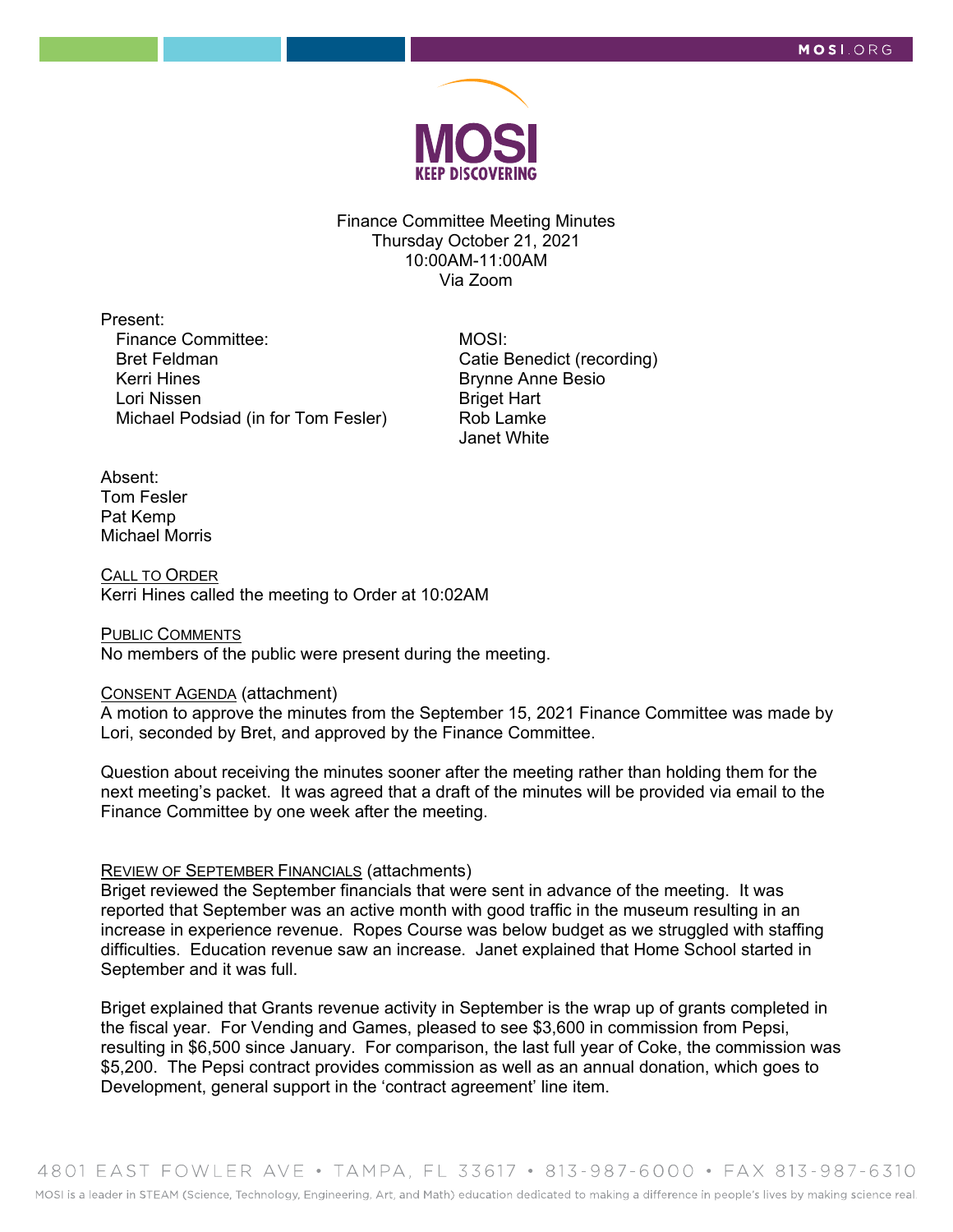Briget reviewed expenses. One area that was slightly higher than budgeted was Marketing. Rob explained the recent agreement with Net Weave a social media company. MOSI provides them details and Net Weave assembles the posts freeing MOSI for other tasks. Additionally, utilizing Thank View a service that generates thank you notes and personal video events at MOSI in real time, sending to groups or individuals. Looking forward to expanding it this year.

Briget reviewed other expenses. Professional Services has the Raiser's Edge project (\$8,000) accrued in September as work is nearly complete. Facilities was elevated due to a termite issue in one exhibit, a canvas replacement on the Ropes Course, and repairs on the Cargo Loader exhibit. No further questions.

### CASH FLOW/BUDGET REFORECAST (attachment)

Briget reviewed the cash flow report that is updated with monthly budgets for FY22. After net income, adjustments made for cash differences with projected October A/R & A/P as of 09/30/21. Change in deferred revenue include future groups, memberships, and grants. Current situation and the projected cash usage results in a positive cash position at year end.

Question about SVOG cash received. Briget confirmed that cash has been received. The primary use of the funds is for salaries and is budgeted to be recognized in February. Additionally, the Lego grant is not part of the budget as this was approved after the budget was created. No further questions.

# GRANTS & FUNDING

Question from Pre-Finance Committee meeting about how to reflect grants that have been approved yet not funded and if money is pledged and not received, what the accounting treatment is. Example of the County announcement of \$600,000 for MOSI. As there is no formal paperwork in place at this moment, there is no recognition on the financial statements. Discussion ensued. Lori offered to work with Briget off line to create a format that the Finance Committee could review and then share with the Board. It was agreed by all that there should be some acknowledgment for this type of financial commitment and to share it with the Board at the next meeting.

### AUDIT & 990 TIMELINE

Briget stated that currently, MOSI is pulling the list of requests for RG&Co and will complete that over the next two weeks. The on-site work begins November 1<sup>st,</sup> then in December they will begin drafting the report for the January presentation at the Finance Committee meeting and the Board meeting the following week. The meeting with the Finance Committee will be more detailed than the Board meeting.

For the last 990, the process was clunky at best at the final reviewing stages. Briget met with Dennis from RG&Co already to work out a time line that builds in enough time for thorough review, comments, and a Finance Committee meeting. By the beginning of June, the draft will be shared via email to the Finance Committee and then presented at the June Finance Committee by Dennis. The Form 990 will then be filed in July.

Discussion ensued about the timeline. All agreed to have at least a week to review in advance before the meeting. Briget will work with Lori on the first draft to minimize back and forth.